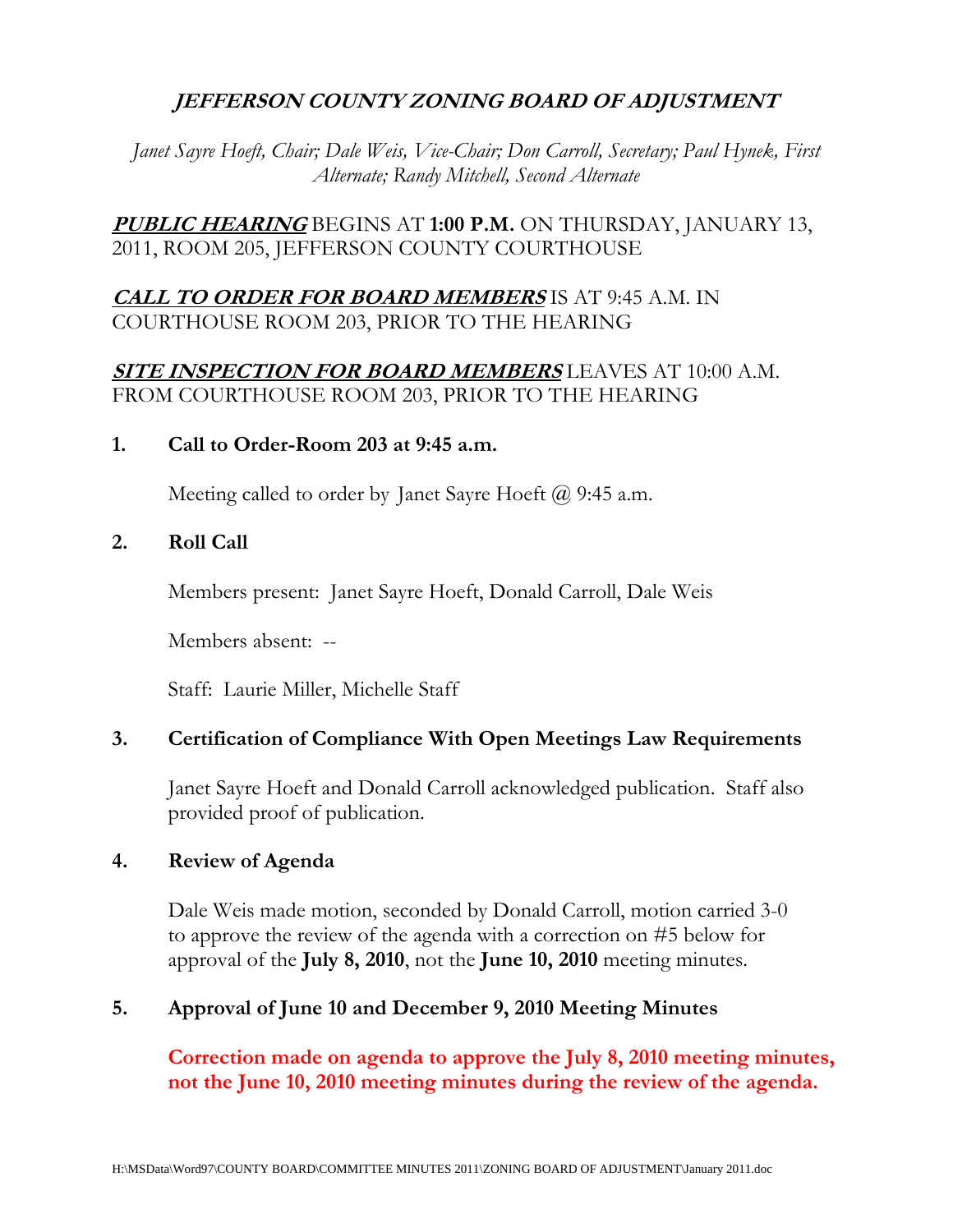Donald Carroll made motion, seconded by Dale Weis motion carried 2-0 to approve the July 8, 2010 meeting minutes.

 Janet Sayre Hoeft made motion, seconded by Donald Carroll, motion carried 2- 0 to approve the December 9, 2010 meeting minutes.

# **6. Site Inspections – Beginning at 10:00 a.m. and Leaving from Room 203**

# **7. Public Hearing – Beginning at 1:00 p.m. in Room 205**

Meeting called to order by Janet Sayre Hoeft @

Members present: Janet Sayre Hoeft, Donald Carroll, Dale Weis

Members absent: --

Staff: Laurie Miller, Michelle Staff

Janet Sayre Hoeft explained procedure.

Dale Weis read into record the following:

# **NOTICE OF PUBLIC HEARING JEFFERSON COUNTY ZONING BOARD OF ADJUSTMENT**

**NOTICE IS HEREBY GIVEN** that the Jefferson County Zoning Board of Adjustment will conduct a public hearing at 1:00 p.m. on Thursday, January 13, 2011 in Room 205 of the Jefferson County Courthouse, Jefferson, Wisconsin. Matters to be heard are applications for variance from terms of the Jefferson County Zoning Ordinance. No variance may be granted which would have the effect of allowing in any district a use not permitted in that district. No variance may be granted which would have the effect of allowing a use of land or property which would violate state laws or administrative rules. Subject to the above limitations, variances may be granted where strict enforcement of the terms of the ordinance results in an unnecessary hardship and where a variance in the standards will allow the spirit of the ordinance to be observed, substantial justice to be accomplished and the public interest not violated. Based upon the findings of fact, the Board of Adjustment must conclude that: 1) Unnecessary hardship is present in that a literal enforcement of the terms of the ordinance would unreasonably prevent the owner from using the property for a permitted purpose or would render conformity with such restrictions unnecessarily burdensome; 2) The hardship is due to unique physical limitations of the property rather than circumstances of the applicant; 3) The variance will not be contrary to the public interest as expressed by the purpose and intent of the zoning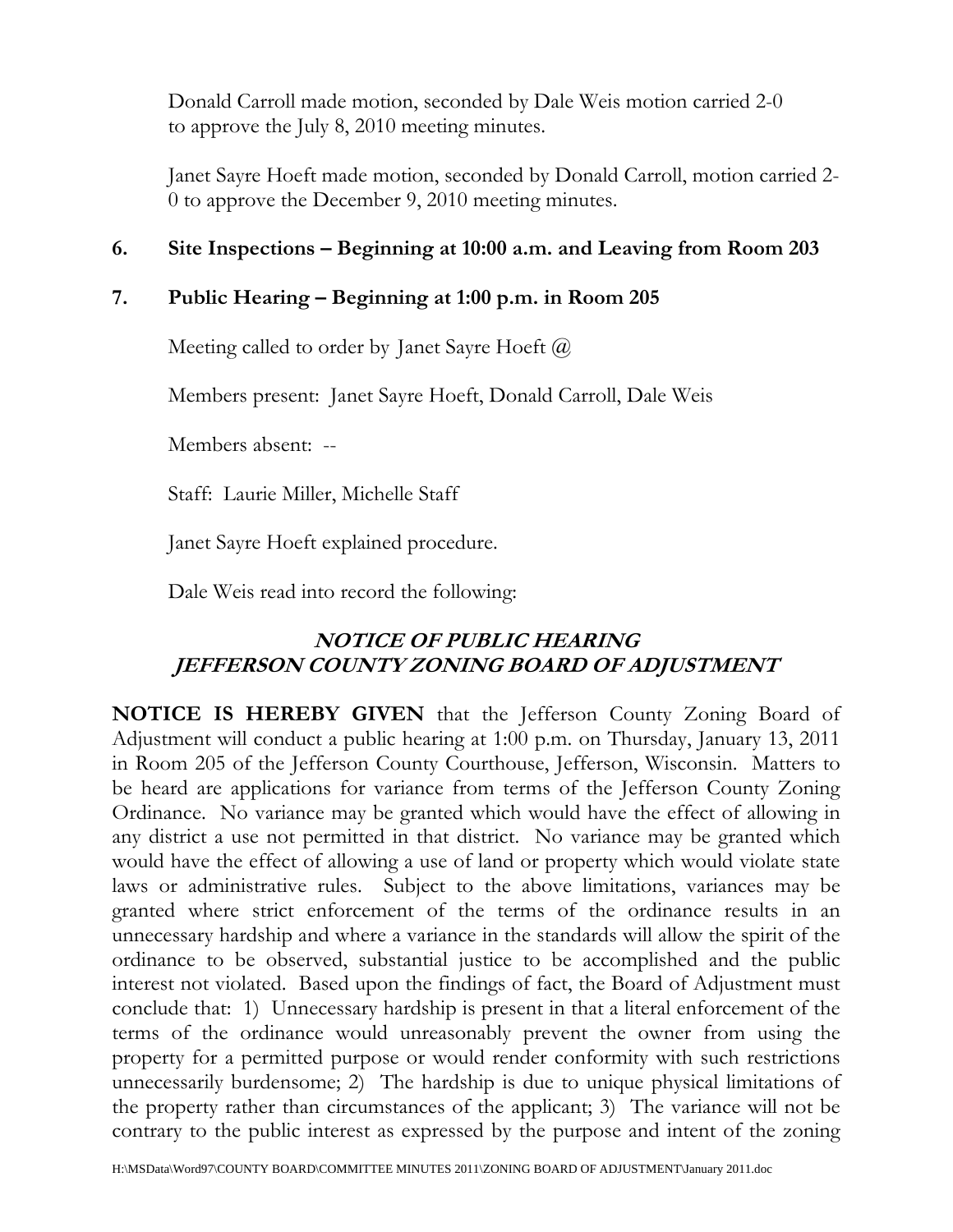ordinance. **PETITIONERS, OR THEIR REPRESENTATIVES, SHALL BE PRESENT.** There may be site inspections prior to public hearing which any interested parties may attend; decisions shall be rendered after public hearing on the following:

**V1354-11 – Jill Christian & Timothy Engels:** Variance from Sec. 11.04(f)7 of the Jefferson County Zoning Ordinance to allow shed construction 10 feet from side and rear lot lines at **N7359 Manske Road**. The Town of Milford site is on PIN 020- 0814-3144-004 (1.013 Acre) in an A-3, Rural Residential zone.

Jill Christian presented her petition. There were no questions or comments in favor or opposition of the petition.

There was a response in the file from the town approving this petition, and was read into the record by Donald Carroll.

Staff report was given by Michelle Staff.

Dale Weis question if the petitioner submitted a drawing. Janet Sayre Hoeft questioned Michelle Staff on the square footage reduction to meet the setbacks. Dale Weis questioned if the setback included the overhang. Donald Carroll questioned the accuracy of the sketches in the file, and commented on how their decision is based on the finding of fact – questioned the sketches as fact. Janet questioned the farmland in the back and north, and no neighbor to the immediate south. Dale Weis questioned the lot markers. Donald Carroll commented on the need for a survey to show placement. Dale Weis commented on not having enough information to determine the need for a variance.

The petitioner requested the petition to be tabled to provide more information.

Motion was made by Donald Carroll, seconded by Janet Sayre Hoeft, motion carried 3-0 to approve the request by the petitioner to postpone the hearing for further information to be submitted by the petitioner. (See also decision form).

**V1355-11 – Ken Burnett Builders/Sally Winkler Trust Property:** Variance to road centerline and right-of-way minimum setbacks as identified in Sec. 11.07(d) to sanction a deck and screen room at **N4177 Sleepy Hollow Road**. The site is in the Town of Oakland on PIN 022-0613-0743-070 (0.346 Acre) in an R-1, Residential zone.

Ken Burnett presented the petition. There were no questions or comments in favor or opposition of this petition.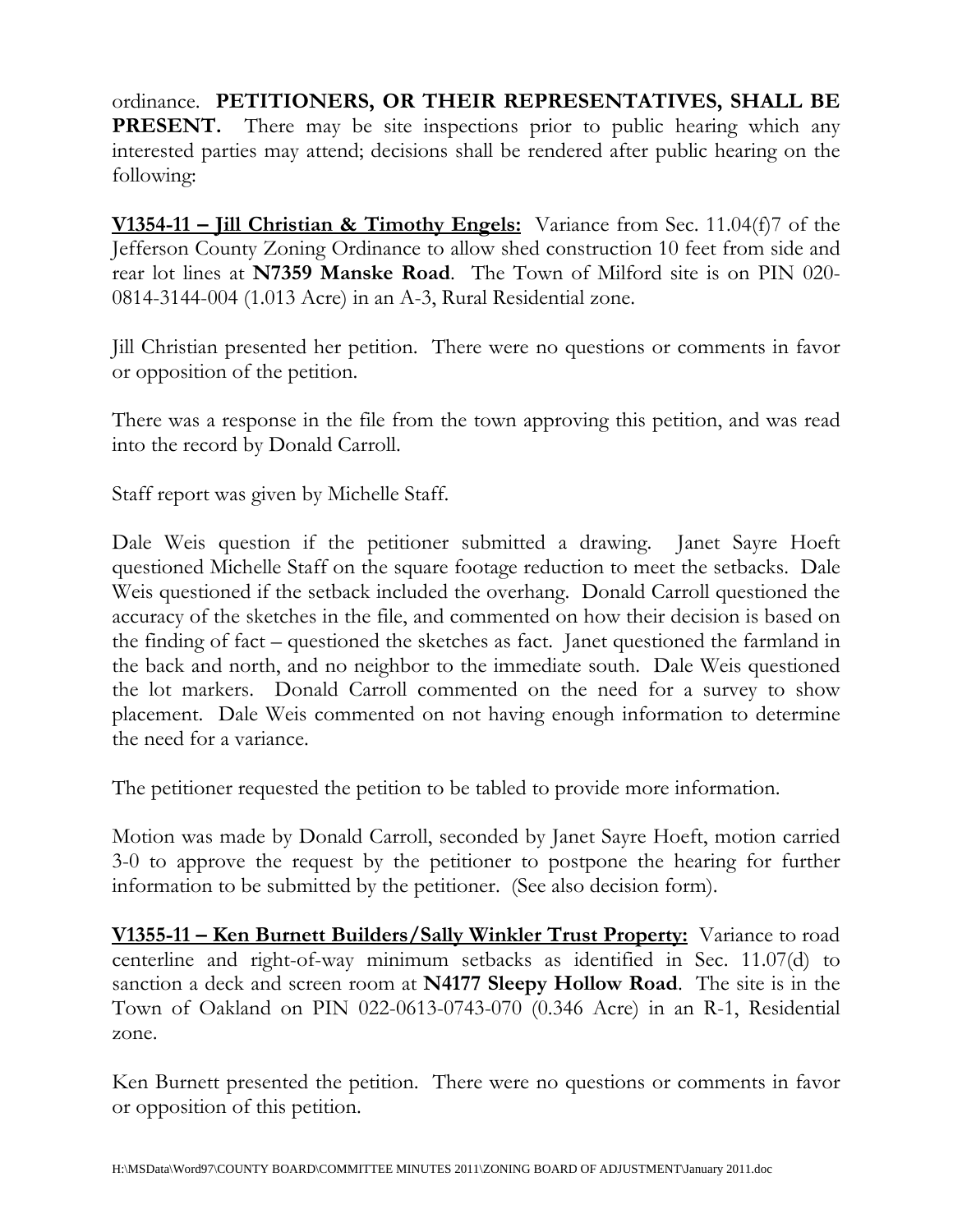There was a response in the file from the town approving this petition, and was read into the record by Donald Carroll.

Staff report was given by Michelle Staff.

Janet Sayre Hoeft commented on the need for building permits in the county. Dale Weis questioned the placement of the deck and the existing foundation. Donald Carroll commented on the finding of facts, and the use of the existing foundation, construction of the deck, and because there were no permits, were building codes met.

**V1356-11 – James Jr & Amanda Saxby/Florence M Saxby LE Property:** Variance to reduce side yard setbacks for proposed farm consolidation lots in accordance with Sec. 11.04(f)7. The sites are at **W5707 & W5715 CTH T** in the Town of Watertown, on PIN 032-0814-1041-000 (42.9 Acres), in an A-1 Agricultural zone.

John Kannard presented the petition. There were no questions or comments in favor or opposition of the petition.

Donald Carroll read into the record the approval from the town which was found in the file.

Janet Sayre Hoeft questioned the old mobile home on the property, and questioned the septic issues and locations. Donald Carroll questioned the petitioner if they would be okay with conditions to amend the lot to accommodate the septic, if necessary.

# **8. Decisions on Above Petitions (See files)**

# **9. Decision Form Discussion and Possible Action Relating to Recent Court Case**

Discussion was postponed for a later date.

# **10. Adjourn**

Dale Weis made motion, seconded by Janet Sayre Hoeft, motion carried 3-0 to adjourn  $\omega$  2:30 p.m.

# **If you have questions regarding these matters, please contact the Zoning Department at 920-674-7113 or 920-674-8638.**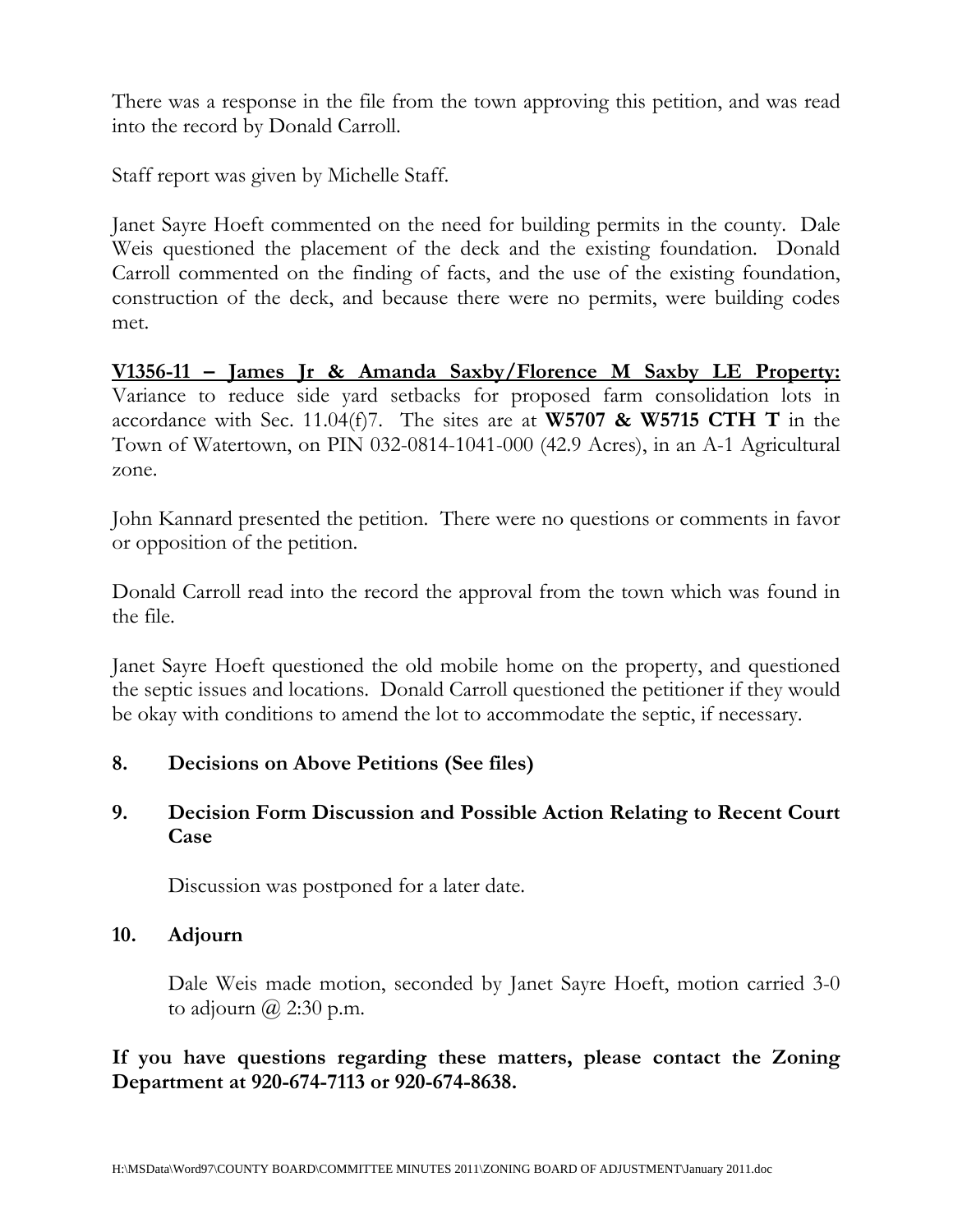The Board may discuss and/or take action on any item specifically listed on the agenda.

# **JEFFFERSON COUNTY ZONING BOARD OF ADJUSTMENT**

Individuals requiring special accommodations for attendance at the meeting should contact the County Administrator at 920-674-7101 24 hours prior to the meeting so appropriate arrangements can be made.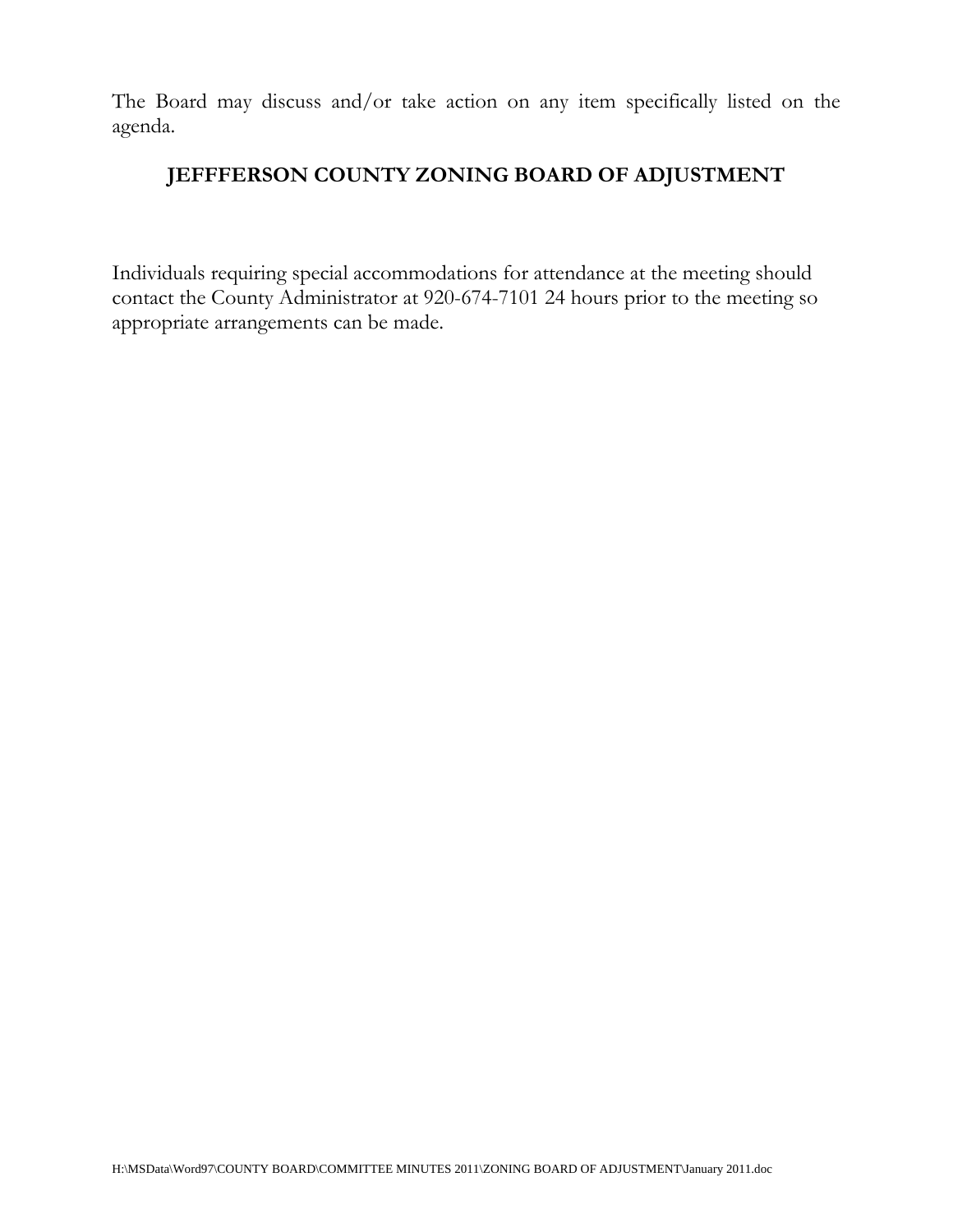# **DECISION OF THE ZONING BOARD OF ADJUSTMENT JEFFERSON COUNTY, WISCONSIN**

### **FINDINGS OF FACT**

| PETITION NO.: 2011 V1354                                                             |                                                                        |  |
|--------------------------------------------------------------------------------------|------------------------------------------------------------------------|--|
| <b>HEARING DATE:</b> 01-13-2011                                                      |                                                                        |  |
|                                                                                      | APPLICANT: Timothy Engels & Jill Christian                             |  |
|                                                                                      | <b>PROPERTY OWNER:</b> SAME                                            |  |
|                                                                                      | PARCEL (PIN #): 020-0814-3144-004                                      |  |
|                                                                                      | TOWNSHIP: Milford                                                      |  |
| <b>INTENT OF PETITIONER:</b> To construct a detached shed 10 feet from the lot line. |                                                                        |  |
|                                                                                      |                                                                        |  |
|                                                                                      |                                                                        |  |
|                                                                                      | THE APPLICANT REQUESTS A VARIANCE FROM SECTION<br>OF.<br>11 $04(f)(7)$ |  |

**THE APPLICANT REQUESTS A VARIANCE FROM SECTION 11.04(f)(7) OF THE JEFFERSON COUNTY ZONING ORDINANCE.** 

**THE FEATURES OF THE PROPOSED CONSTRUCTION AND PROPERTY WHICH RELATE TO THE GRANT OR DENIAL OF THE VARIANCE APPLICATION ARE: Petitioner would like to construct a shed 10 feet from the lot line whereas a 20 foot <u>setback is required. Residence was built in 2004 with all setbacks shown on the</u> property. When lot was crated, the setbacks were the same. The Planning & Zoning Committee approved this size of lot with all applicable setbacks.** 

 **The size of the shed is 36'x45' (1,620 sq. ft.). Petitioner could reduce the size of the shed and still meet the required setbacks.** 

**FACTS OR OBSERVATIONS BASED ON SITE INSPECTIONS: Site inspections**  *conducted.* **Observed property layout & location.** 

FACTS PRESENTED AT PUBLIC HEARING: See tape, minutes & file.

H:\MSData\Word97\COUNTY BOARD\COMMITTEE MINUTES 2011\ZONING BOARD OF ADJUSTMENT\January 2011.doc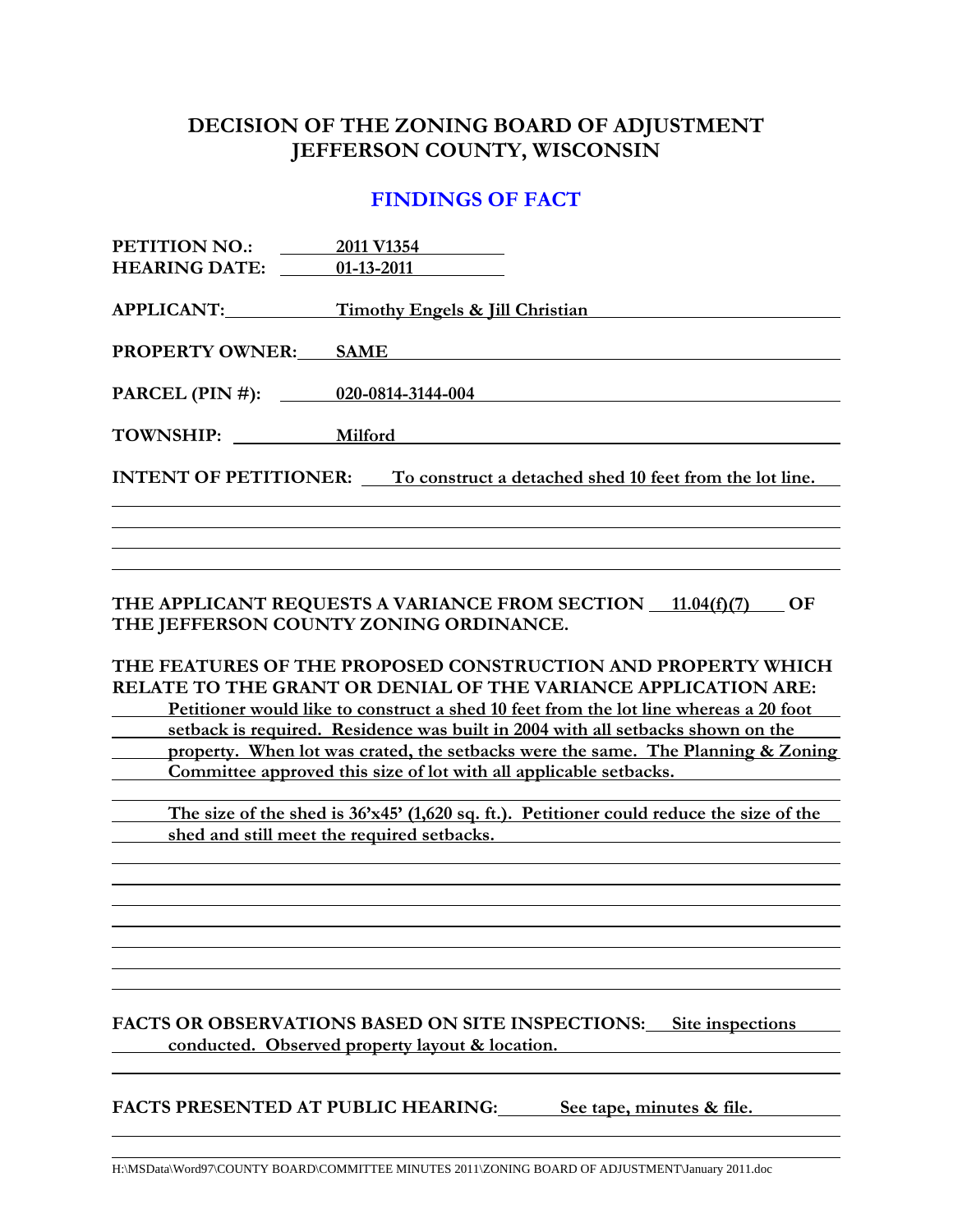### **DECISION STANDARDS**

- **A. NO VARIANCE MAY BE GRANTED WHICH WOULD HAVE THE EFFECT OF ALLOWING IN ANY DISTRICT A USE NOT PERMITTED IN THAT DISTRICT ---------**
- **B. NO VARIANCE MAY BE GRANTED WHICH WOULD HAVE THE EFFECT OF ALLOWING A USE OF LAND OR PROPERTY WHICH WOULD VIOLATE STATE LAWS OR ADMINSTRATIVE RULES: ---------**
- **C. SUBJECT TO THE ABOVE LIMITATIONS, VARIANCES MAY BE GRANTED WHERE STRICT ENFORCEMENT OF THE TERMS OF THE ORDINANCE RESULTS IN AN UNNECESSARY HARDSHIP & WHERE A VARIANCE IN THE STANDARDS WILL ALLOW THE SPIRIT OF THE ORDINANCE TO BE OBSERVED, SUBSTANTIAL JUSTICE TO BE ACCOMPLISHED, & THE PUBLIC INTEREST NOT VIOLATED.**

 **BASED ON THE FINDINGS OF FACT, THE BOARD CONCLUDES THAT:** 

- **1. UNNECESSARY HARDSHIP IS/IS NOT PRESENT IN THAT A LITERAL ENFORCEMENT OF THE TERMS OF THE ZONING ORDINANCE WOULD/WOULD NOT UNREASONABLY PREVENT THE OWNER FROM USING THE PROPERTY FOR A PERMITTED PURPOSE OR WOULD RENDER CONFORMITY WITH SUCH RESTRICTIONS UNNECESSARILY BURDENSOME BECAUSE**
- **2. THE HARDSHIP IS/IS NOT DUE TO UNIQUE PHYSICAL LIMITATIONS OF THE PROPERTY RATHER THAN THE CIRCUMSTANCES OF THE APPLICANT BECAUSE**
- **3. THE VARIANCE WILL/WILL NOT BE CONTRARY TO THE PUBLIC INTEREST AS EXPRESSED BY THE PURPOSE AND INTENT OF THE ZONING ORDINANCE BECAUSE**

#### **\*A VARIANCE MAY BE GRANTED IF ALL THESE CONDITIONS ARE MET\***

**DECISION: THE REQUESTED VARIANCE IS POSTPONED.** 

**MOTION: Donald Carroll SECOND: Janet Sayre Hoeft VOTE: 3-0**

**The Board approved the request of the petitioner to postpone the hearing until further information is submitted by the petitioner.** 

 **CHAIRPERSON** 

**SIGNED: DATE: 01-13-2011**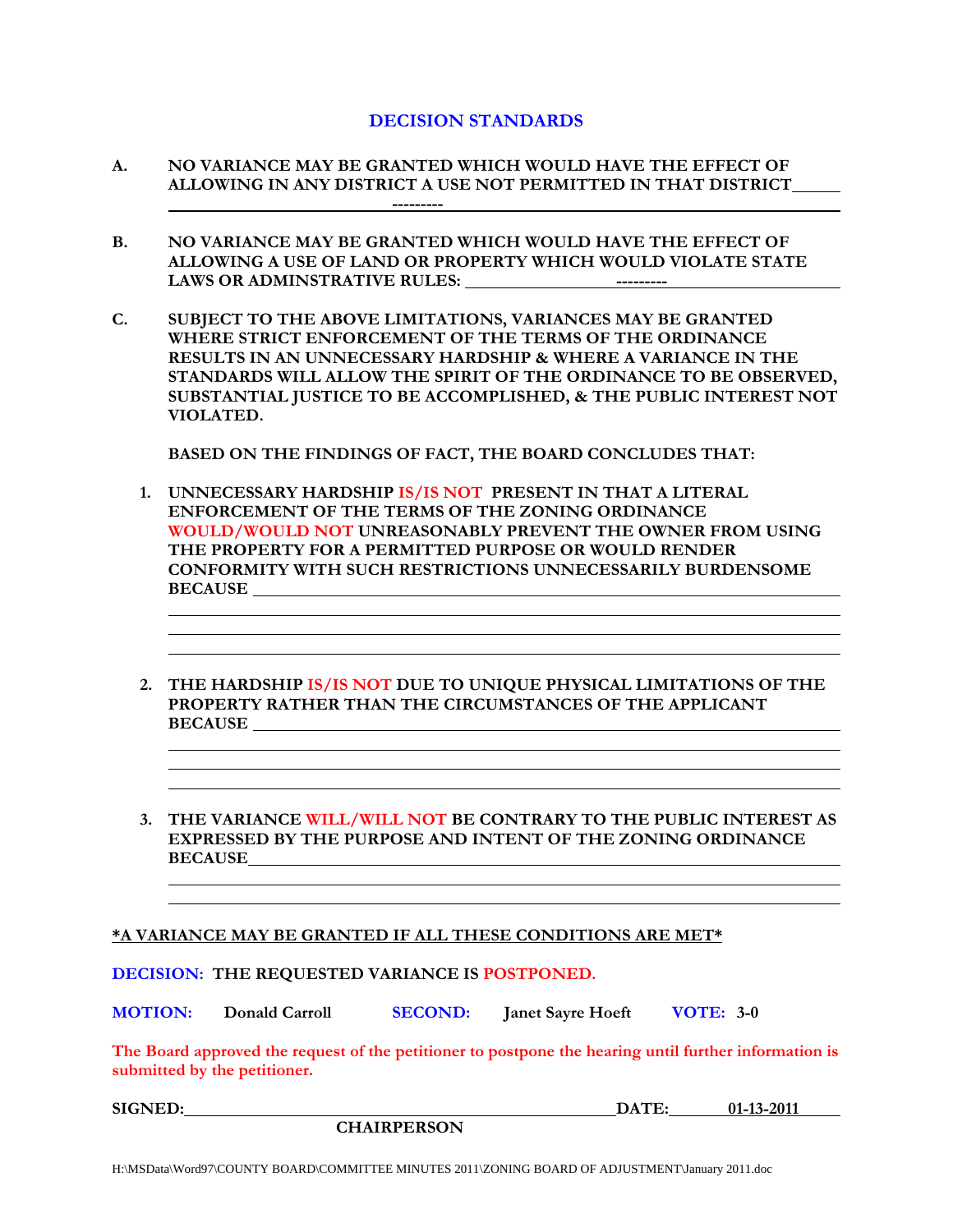### **BOARD DECISIONS MAY BE APPEALED TO CIRCUIT COURT. AUDIO RECORD OF THESE PROCEEDINGS IS AVAILABLE UPON REQUEST. DECISION OF THE ZONING BOARD OF ADJUSTMENT JEFFERSON COUNTY, WISCONSIN**

### **FINDINGS OF FACT**

| PETITION NO.:                                                                       | 2011 V1355                    |  |
|-------------------------------------------------------------------------------------|-------------------------------|--|
| <b>HEARING DATE:</b>                                                                | $01-13-2011$                  |  |
|                                                                                     |                               |  |
| APPLICANT: Ken Burnett Builders                                                     |                               |  |
|                                                                                     |                               |  |
| <b>PROPERTY OWNER:</b>                                                              | <b>Sally L. Winkler Trust</b> |  |
|                                                                                     |                               |  |
| PARCEL (PIN #): 022-0613-0743-070                                                   |                               |  |
|                                                                                     |                               |  |
| TOWNSHIP:                                                                           | Oakland                       |  |
|                                                                                     |                               |  |
| <b>INTENT OF PETITIONER:</b> After-the-fact permit for the construction of a screen |                               |  |
| room and deck.                                                                      |                               |  |
|                                                                                     |                               |  |

THE APPLICANT REQUESTS A VARIANCE FROM SECTION 11.07(d) OF THE **JEFFERSON COUNTY ZONING ORDINANCE.** 

**THE FEATURES OF THE PROPOSED CONSTRUCTION AND PROPERTY WHICH RELATE TO THE GRANT OR DENIAL OF THE VARIANCE APPLICATION ARE: The screen room and deck is 17.5 feet from the right-of-way and 42.5 feet from the centerline whereas the required setback if 30 feet from the right-of-way and 63 feet from the centerline. Without the deck and screen room, the structure meets all the setbacks.** 

 **This is a corner lot. Petitioner states that they are replacing the existing deck. No permits are on file.**   *permits are on file.* 

### **FACTS OR OBSERVATIONS BASED ON SITE INSPECTIONS: Site inspections conducted. Observed property layout & location.**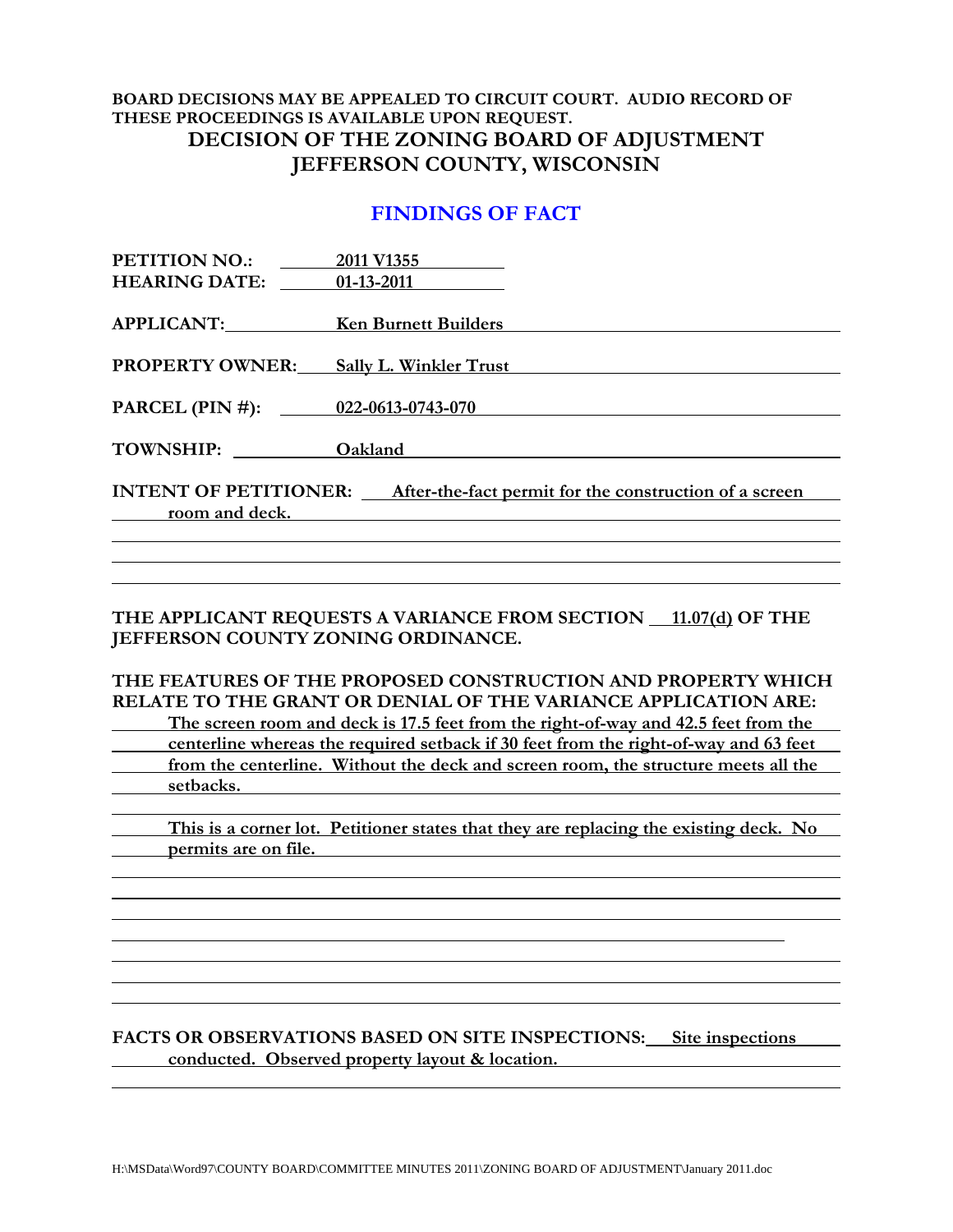### **DECISION STANDARDS**

**A. NO VARIANCE MAY BE GRANTED WHICH WOULD HAVE THE EFFECT OF ALLOWING IN ANY DISTRICT A USE NOT PERMITTED IN THAT DISTRICT** 

 **---------** 

- **B. NO VARIANCE MAY BE GRANTED WHICH WOULD HAVE THE EFFECT OF ALLOWING A USE OF LAND OR PROPERTY WHICH WOULD VIOLATE STATE LAWS OR ADMINSTRATIVE RULES: ---------**
- **C. SUBJECT TO THE ABOVE LIMITATIONS, VARIANCES MAY BE GRANTED WHERE STRICT ENFORCEMENT OF THE TERMS OF THE ORDINANCE RESULTS IN AN UNNECESSARY HARDSHIP & WHERE A VARIANCE IN THE STANDARDS WILL ALLOW THE SPIRIT OF THE ORDINANCE TO BE OBSERVED, SUBSTANTIAL JUSTICE TO BE ACCOMPLISHED, & THE PUBLIC INTEREST NOT VIOLATED.**

 **BASED ON THE FINDINGS OF FACT, THE BOARD CONCLUDES THAT:** 

- **4. UNNECESSARY HARDSHIP IS PRESENT IN THAT A LITERAL ENFORCEMENT OF THE TERMS OF THE ZONING ORDINANCE WOULD UNREASONABLY PREVENT THE OWNER FROM USING THE PROPERTY FOR A PERMITTED PURPOSE OR WOULD RENDER CONFORMITY WITH SUCH RESTRICTIONS UNNECESSARILY BURDENSOME BECAUSE \_\_ this incursion predates the current \_\_\_ ordinance.**
- **5. THE HARDSHIP IS DUE TO UNIQUE PHYSICAL LIMITATIONS OF THE PROPERTY RATHER THAN THE CIRCUMSTANCES OF THE APPLICANT BECAUSE they are replacing an existing structure. Also because of the location of the**  *roads. <u>roads.</u>*
- **6. THE VARIANCE WILL NOT BE CONTRARY TO THE PUBLIC INTEREST AS EXPRESSED BY THE PURPOSE AND INTENT OF THE ZONING ORDINANCE BECAUSE** there will be no conflict with public safety, and there is town board approval.

### **\*A VARIANCE MAY BE GRANTED IF ALL THESE CONDITIONS ARE MET\***

#### **DECISION: THE REQUESTED VARIANCE IS GRANTED.**

**MOTION: Dale Weis SECOND: Donald Carroll VOTE: 3-0**

### **CONDITIONS OF APPROVAL/DENIAL:**

**SIGNED:** DATE: 01-13-2011

H:\MSData\Word97\COUNTY BOARD\COMMITTEE MINUTES 2011\ZONING BOARD OF ADJUSTMENT\January 2011.doc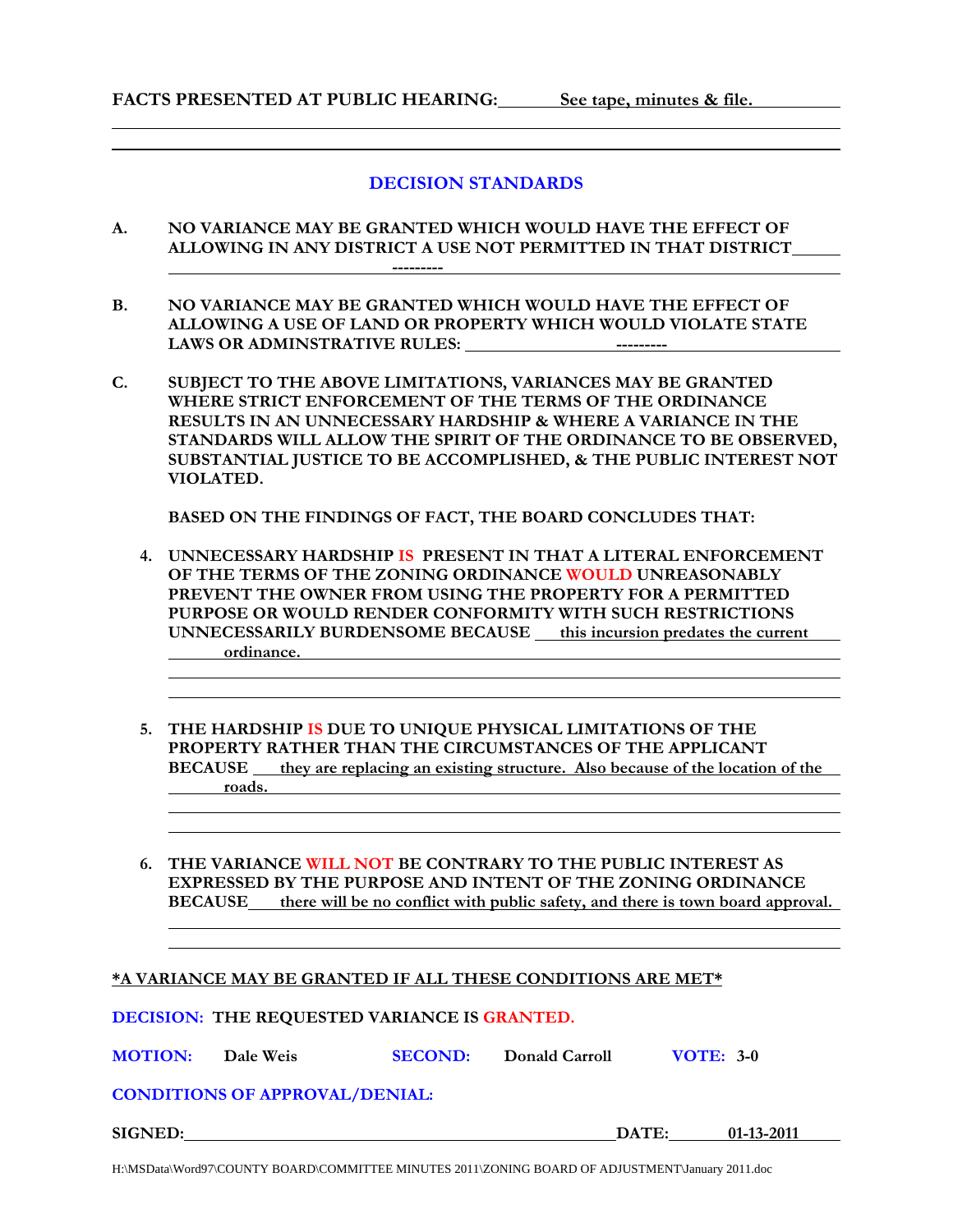#### **CHAIRPERSON**

### **BOARD DECISIONS MAY BE APPEALED TO CIRCUIT COURT. AUDIO RECORD OF THESE PROCEEDINGS IS AVAILABLE UPON REQUEST.**

### **DECISION OF THE ZONING BOARD OF ADJUSTMENT JEFFERSON COUNTY, WISCONSIN**

### **FINDINGS OF FACT**

| PETITION NO.:<br><b>HEARING DATE:</b> 01-13-2011                                                                                                | 2011 V1356                                               |  |
|-------------------------------------------------------------------------------------------------------------------------------------------------|----------------------------------------------------------|--|
|                                                                                                                                                 | APPLICANT: James Jr. & Amanda Saxby                      |  |
|                                                                                                                                                 | PROPERTY OWNER: Florence Saxby (LE & James R. Saxby, Jr. |  |
| PARCEL (PIN #): $032-0814-1041-000$                                                                                                             |                                                          |  |
|                                                                                                                                                 |                                                          |  |
| TOWNSHIP: Watertown                                                                                                                             |                                                          |  |
| <b>INTENT OF PETITIONER:</b> To split off the existing residence and create a setback<br>of 15 feet from the new line to W5707 and W5715 CTH T. |                                                          |  |

### THE APPLICANT REQUESTS A VARIANCE FROM SECTION 11.04(f)(7) OF **THE JEFFERSON COUNTY ZONING ORDINANCE.**

**THE FEATURES OF THE PROPOSED CONSTRUCTION AND PROPERTY WHICH RELATE TO THE GRANT OR DENIAL OF THE VARIANCE APPLICATION ARE:** 

 **The petitioner would like to create two lots for the existing residence located at W5707 and W5715 CTH T. The residences will have a proposed setback of 15' from the new lot line whereas 20 feet is required.** 

### FACTS OR OBSERVATIONS BASED ON SITE INSPECTIONS: Site inspections  **conducted. Observed property layout & location.**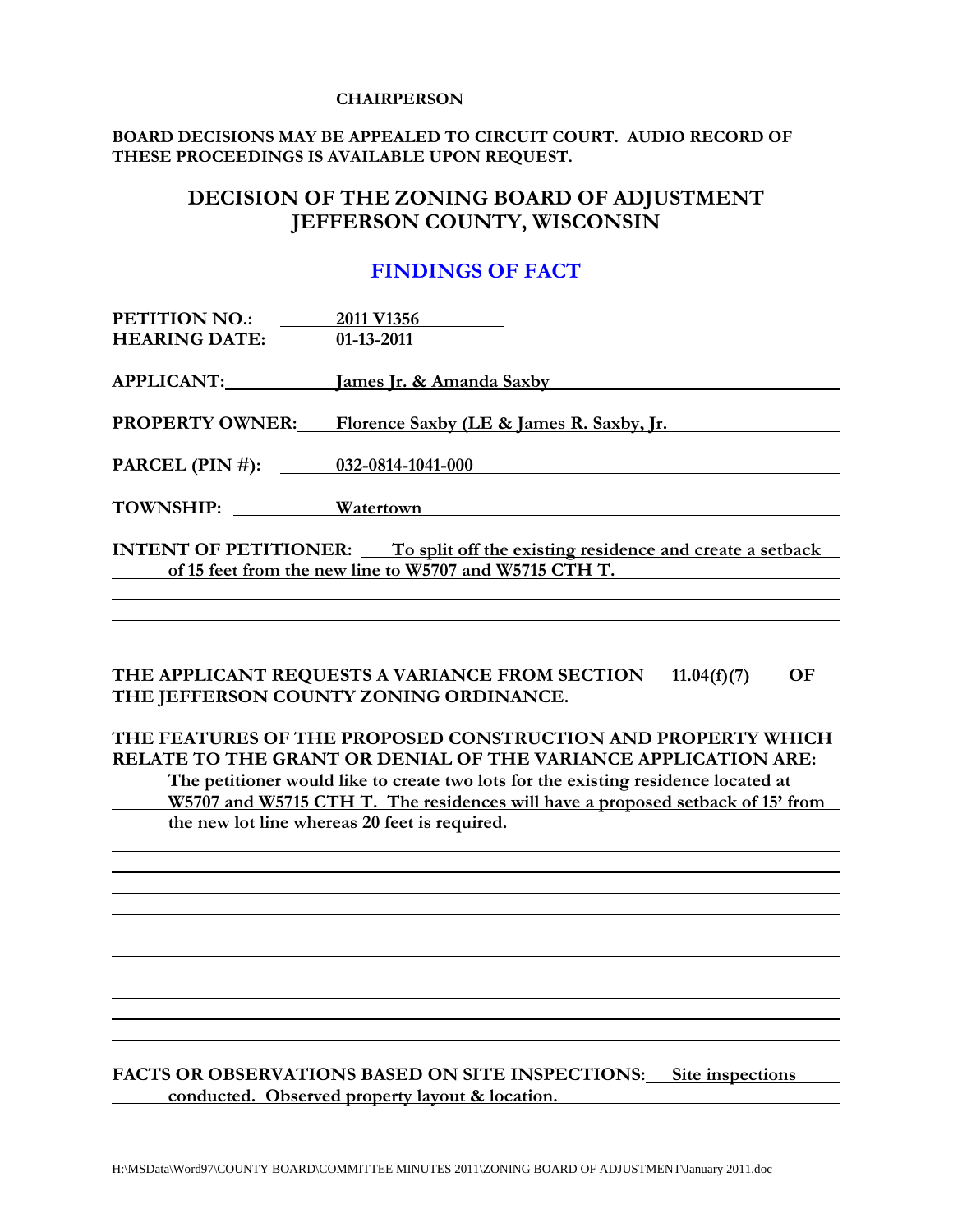### **DECISION STANDARDS**

- **A. NO VARIANCE MAY BE GRANTED WHICH WOULD HAVE THE EFFECT OF ALLOWING IN ANY DISTRICT A USE NOT PERMITTED IN THAT DISTRICT ---------**
- **B. NO VARIANCE MAY BE GRANTED WHICH WOULD HAVE THE EFFECT OF ALLOWING A USE OF LAND OR PROPERTY WHICH WOULD VIOLATE STATE LAWS OR ADMINSTRATIVE RULES: ---------**
- **C. SUBJECT TO THE ABOVE LIMITATIONS, VARIANCES MAY BE GRANTED WHERE STRICT ENFORCEMENT OF THE TERMS OF THE ORDINANCE RESULTS IN AN UNNECESSARY HARDSHIP & WHERE A VARIANCE IN THE STANDARDS WILL ALLOW THE SPIRIT OF THE ORDINANCE TO BE OBSERVED, SUBSTANTIAL JUSTICE TO BE ACCOMPLISHED, & THE PUBLIC INTEREST NOT VIOLATED.**

 **BASED ON THE FINDINGS OF FACT, THE BOARD CONCLUDES THAT:** 

- **7. UNNECESSARY HARDSHIP IS PRESENT IN THAT A LITERAL ENFORCEMENT OF THE TERMS OF THE ZONING ORDINANCE WOULD UNREASONABLY PREVENT THE OWNER FROM USING THE PROPERTY FOR A PERMITTED PURPOSE OR WOULD RENDER CONFORMITY WITH SUCH RESTRICTIONS UNNECESSARILY BURDENSOME BECAUSE they are entitled to a farm consolidation**
- **8. THE HARDSHIP IS DUE TO UNIQUE PHYSICAL LIMITATIONS OF THE PROPERTY RATHER THAN THE CIRCUMSTANCES OF THE APPLICANT BECAUSE the houses existed before the current ordinances.**
- **9. THE VARIANCE WILL NOT BE CONTRARY TO THE PUBLIC INTEREST AS EXPRESSED BY THE PURPOSE AND INTENT OF THE ZONING ORDINANCE BECAUSE it will not affect public safety, and the town board approved.**  <u> 1989 - Johann Stoff, amerikansk politiker (d. 1989)</u>

### **\*A VARIANCE MAY BE GRANTED IF ALL THESE CONDITIONS ARE MET\***

**DECISION: THE REQUESTED VARIANCE IS GRANTED.** 

**MOTION: Dale Weis SECOND: Donald Carroll VOTE: 3-0** 

**CONDITIONS OF APPROVAL: The proposed line to be no closer than 10' to either structure.**